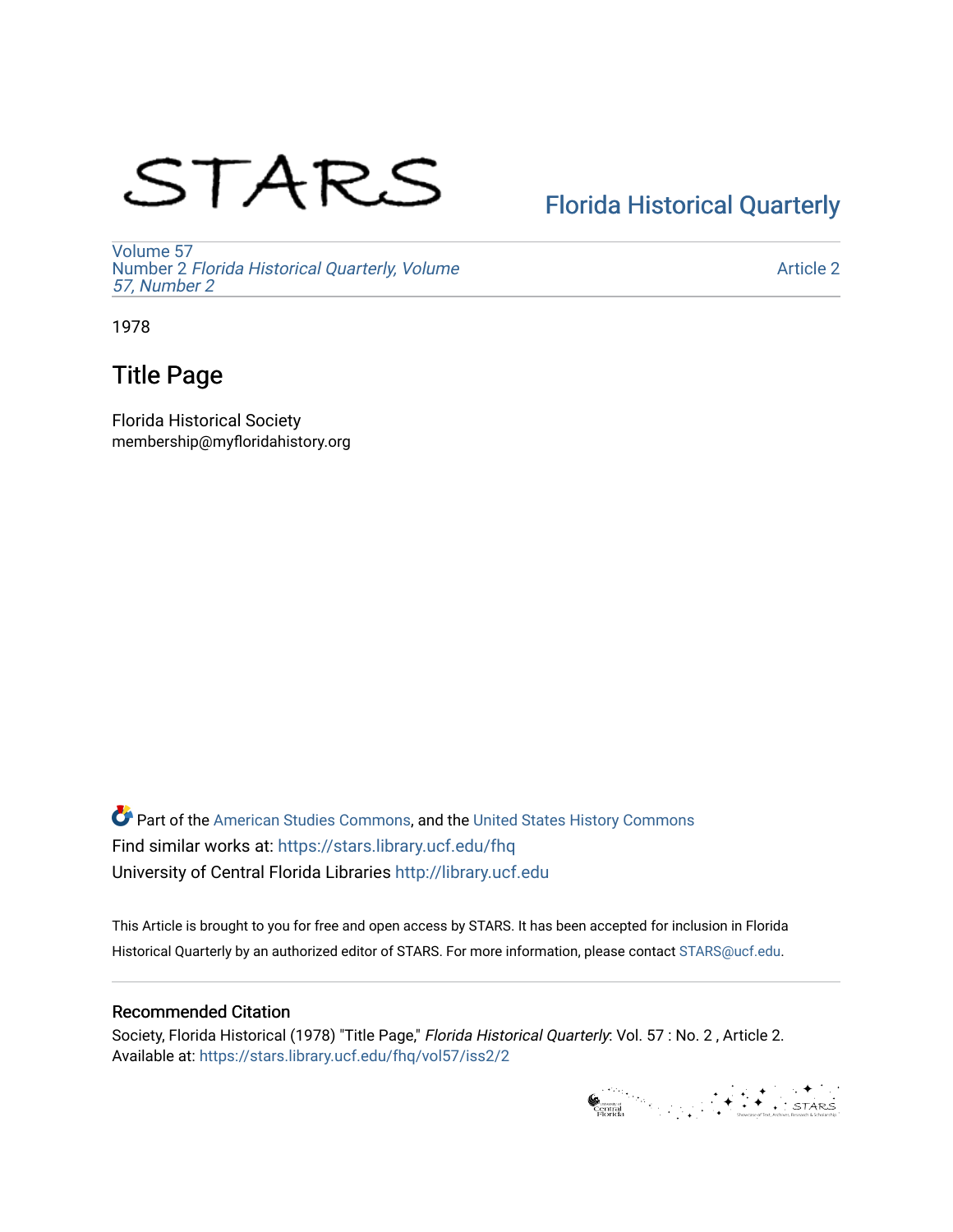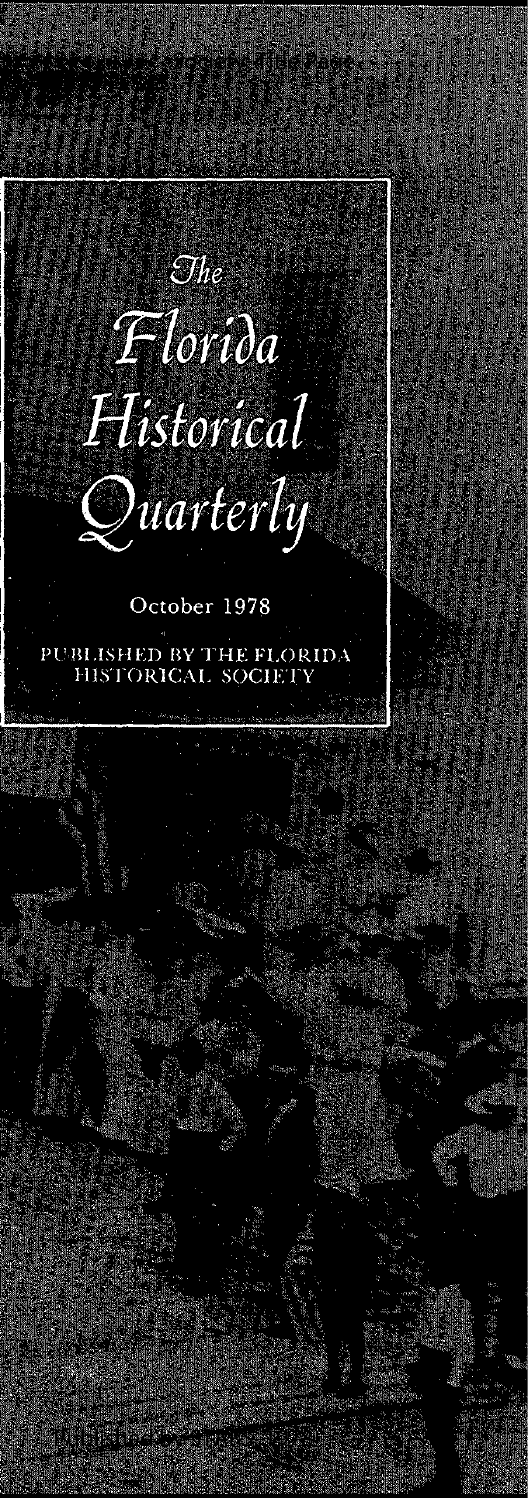#### COVER

The Fourth of July parade down Pine Street (now North Second Street) in Fort Pierce in 1905 celebrates the formation of St. Lucie County. The county had been formed originally in 1844, and its name was changed to Brevard in 1855. It was recreated on May 24, 1905, as the forty-sixth county in Florida. The photograph shows the Fort Pierce Band, led on horseback by Lee Coats. Courtesy of the St. Lucie County Historical Museum, Fort Pierce.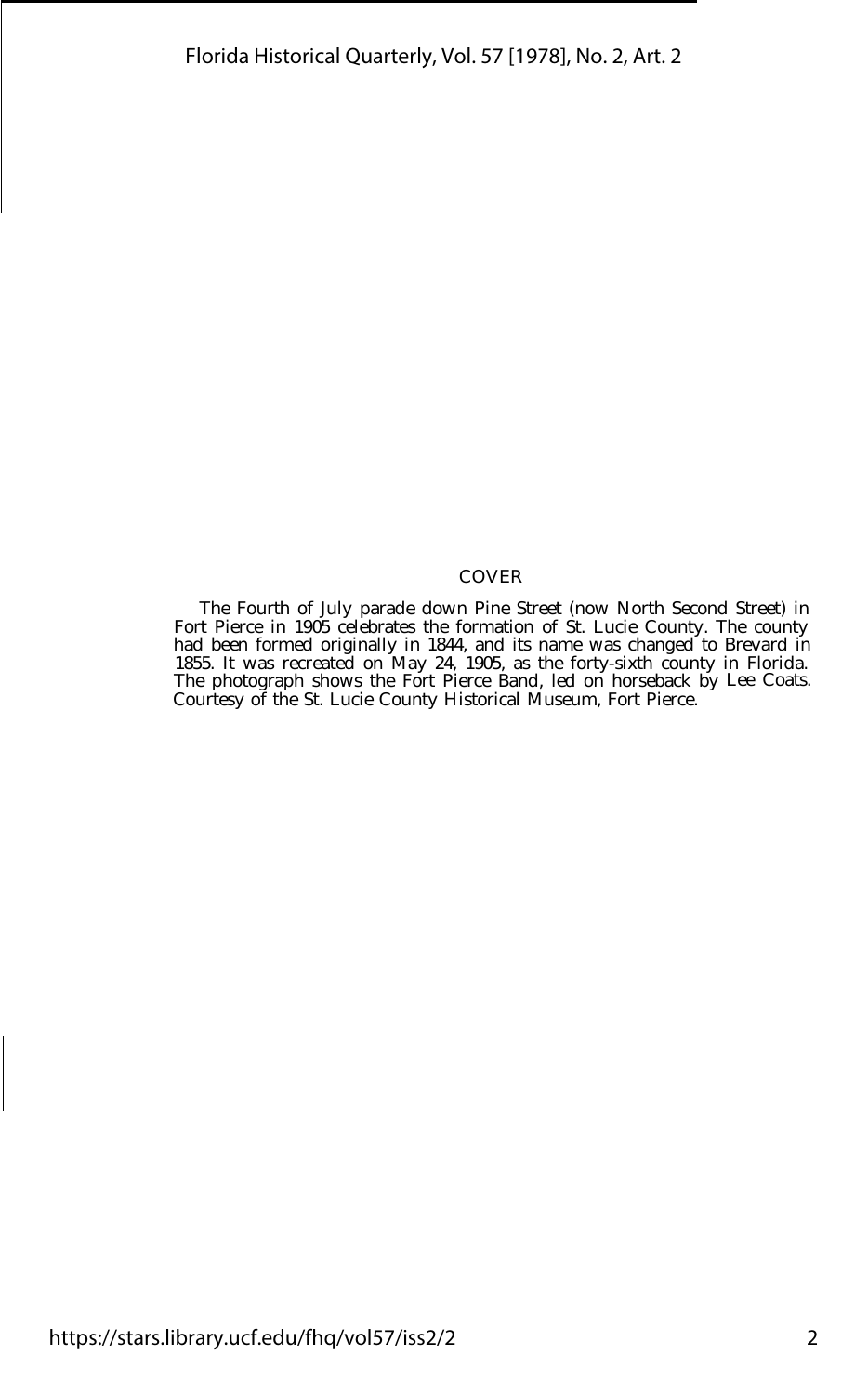Society: Title Page





THE FLORIDA HISTORICAL SOCIETY

Volume LVII, Number 2 October 1978

#### COPYRIGHT 1978

by the Florida Historical Society, Tampa, Florida. Second class postage paid at Tampa and DeLeon Springs, Florida. Printed by E. O. Painter Printing Co., DeLeon Springs, Florida.

> **MONDA HISTORICAL** SOCIETY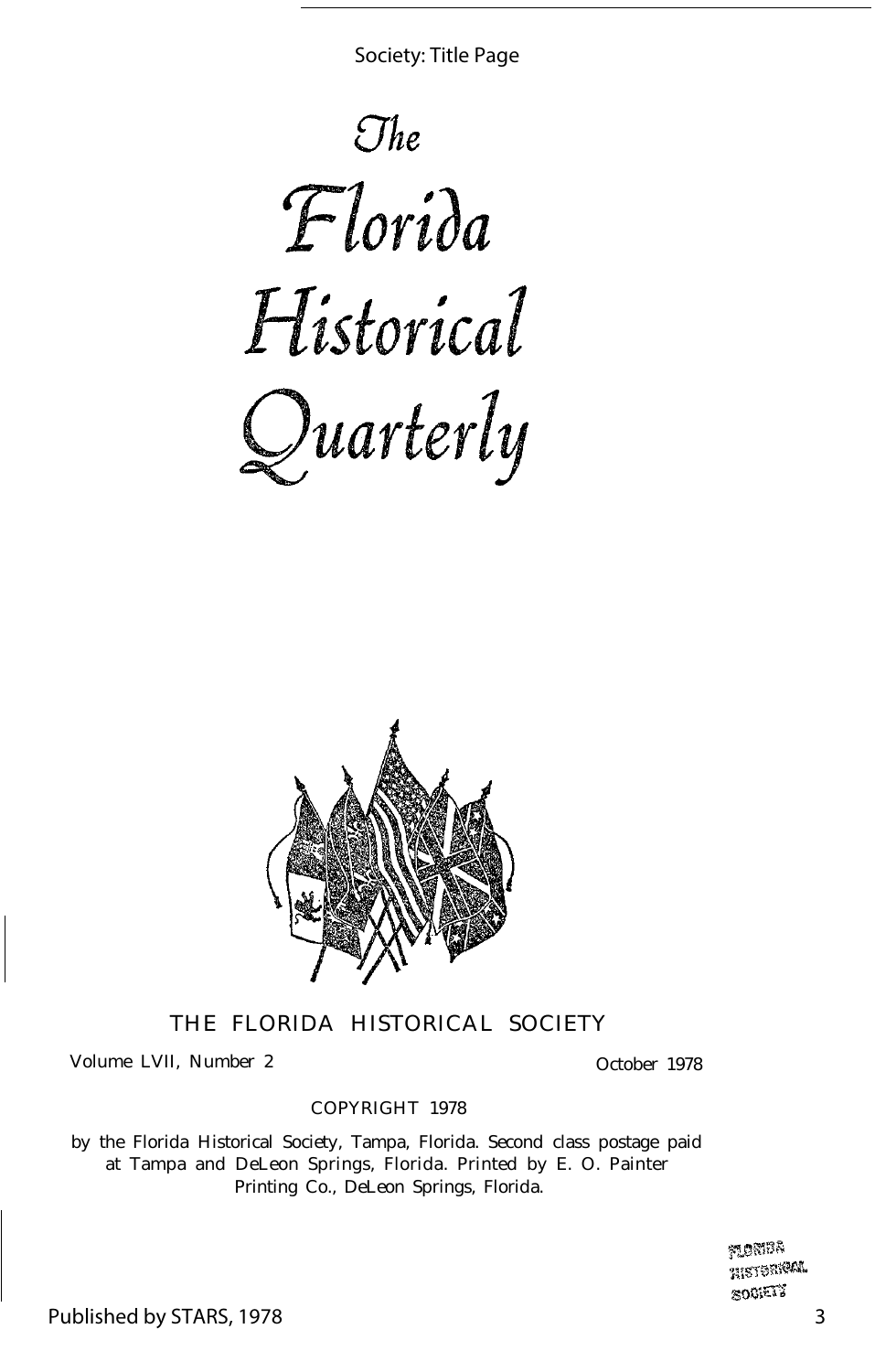## **THE FLORIDA HISTORICAL QUARTERLY**

Samuel Proctor, *Editor*

Donna Thomas, *Editorial Assistant*

*EDITORIAL ADVISORY BOARD* 

Herbert J. Doherty, Jr. University of Florida Michael V. Gannon University of Florida John K. Mahon University of Florida

Jerrell H. Shofner Florida Technological University Charlton W. Tebeau University of Miami (Emeritus) J. Leitch Wright, Jr. Florida State University

Correspondence concerning contributions, books for review, and all editorial matters should be addressed to the Editor, *Florida Historical Quarterly,* Box 14045, University Station, Gainesville, Florida 32604.

The *Quarterly* is interested in articles and documents pertaining to the history of Florida. Sources, style, footnote form, originality of material and interpretation, clarity of thought, and interest of readers are considered. All copy, including footnotes, should be double-spaced. Footnotes are to be numbered consecutively in the text and assembled at the end of the article. Particular attention should be given to following the footnote style of the *Quarterly.* The author should submit an original and retain a carbon for security. The Florida Historical Society and the Editor of the *Florida Historical Quarterly* accept no responsibility for statements made or opinions held by authors.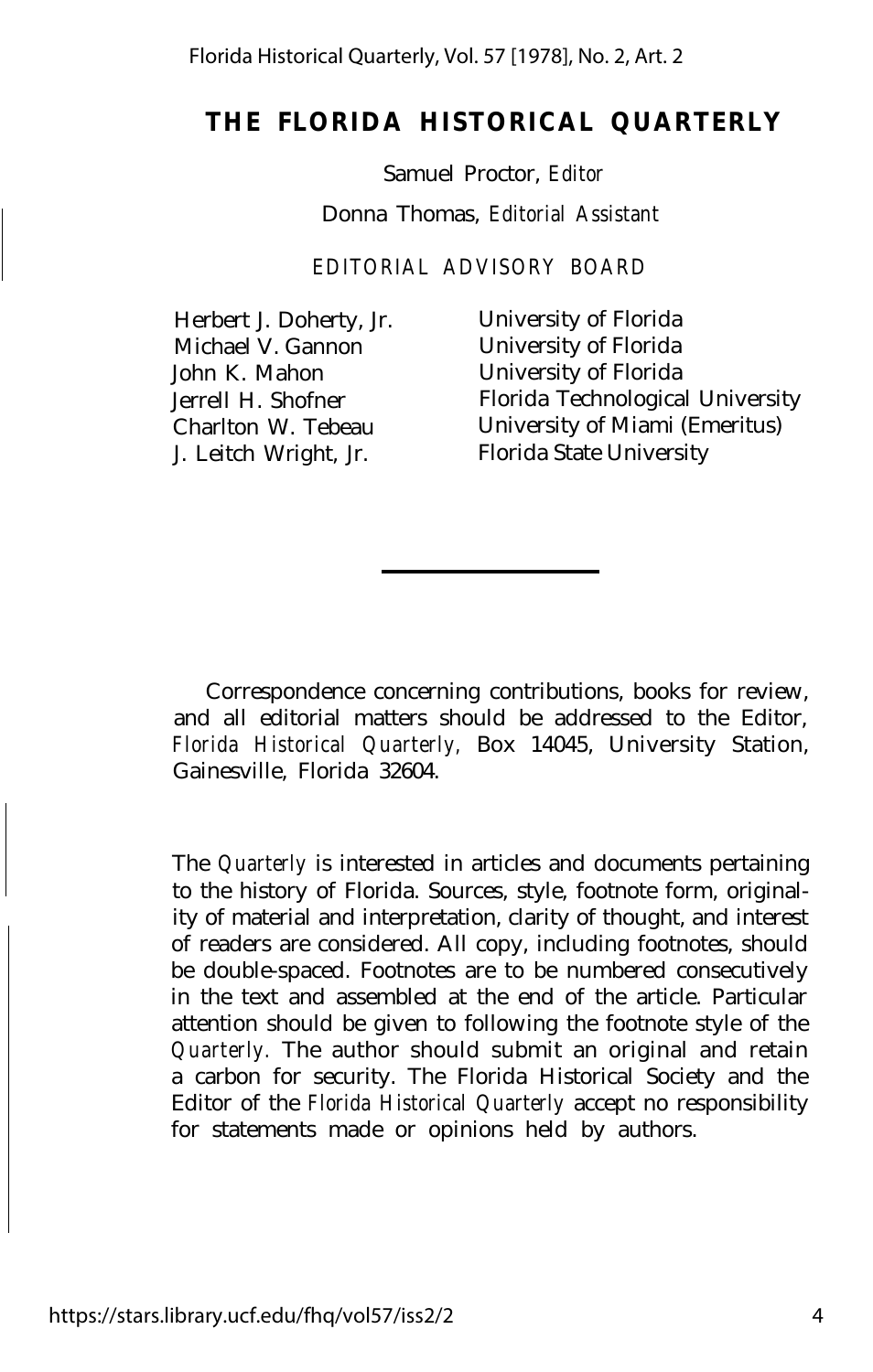## Society: Title Page

## Table of Contents

| CUBANS IN TAMPA: FROM EXILES TO IMMIGRANTS, 1892-1901                             |     |
|-----------------------------------------------------------------------------------|-----|
| Louis A. Perez, Jr. 129                                                           |     |
| "CAMP HELL": MIAMI DURING THE SPANISH-AMERICAN WAR                                |     |
| Donna Thomas                                                                      | 141 |
| LEGISLATING A HOMESTEAD BILL: THOMAS HART BENTON<br>AND THE SECOND SEMINOLE WAR   |     |
| Michael E. Welsh 157                                                              |     |
| REBELLION IN EAST FLORIDA IN 1795                                                 |     |
| Janice Borton Miller 173                                                          |     |
| NOTES AND DOCUMENTS:                                                              |     |
| INSIDE THE RING: BISBEE-LEE CORRESPONDENCE,<br>FEBRUARY-APRIL 1880                |     |
| Peter D. Klingman 187                                                             |     |
| HONORING THE CONFEDERACY IN NORTHWEST FLORIDA:<br>THE CONFEDERATE MONUMENT RITUAL |     |
| W. Stuart Towns                                                                   | 205 |
|                                                                                   | 213 |
|                                                                                   | 242 |
|                                                                                   | 248 |
|                                                                                   | 251 |